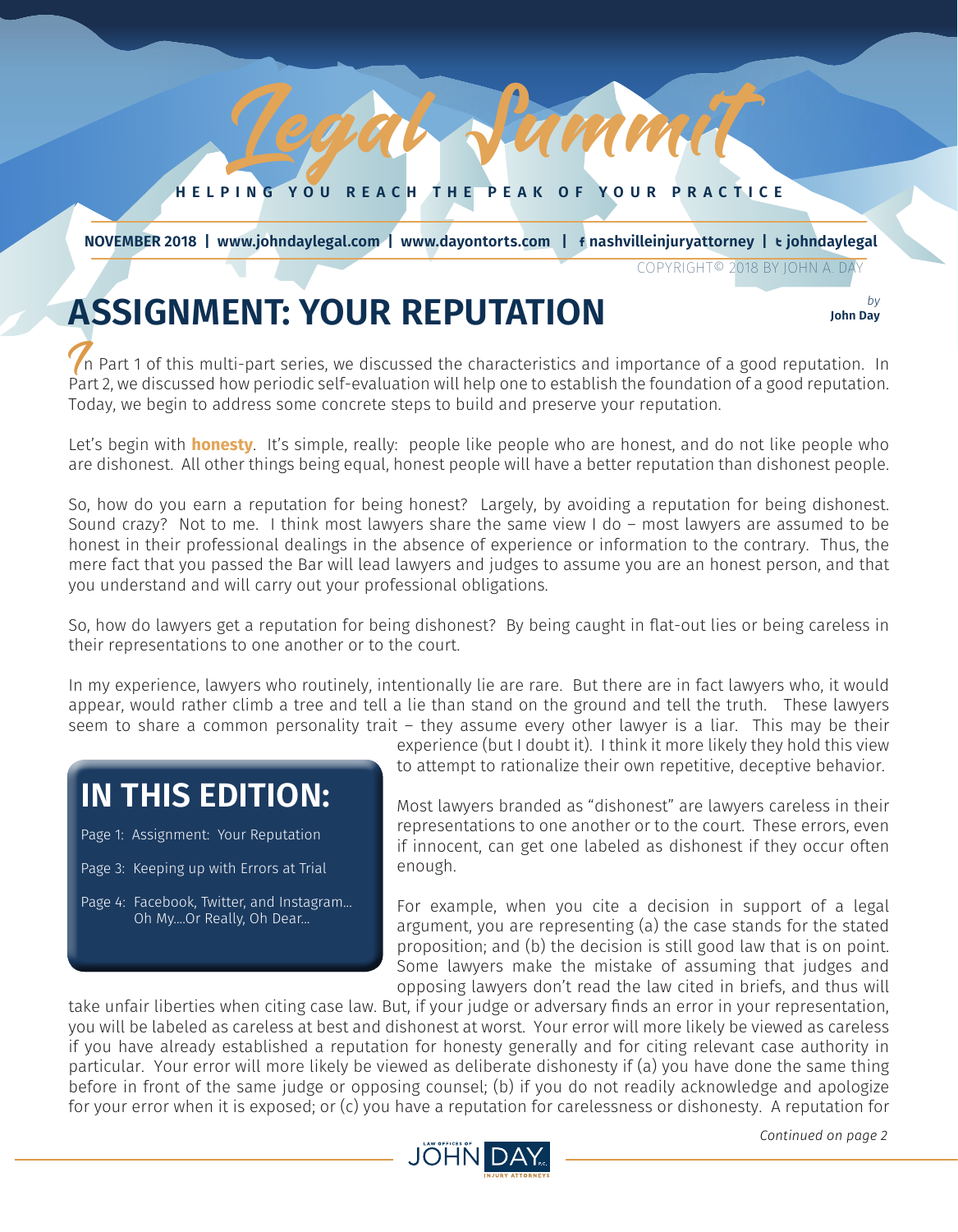carelessness increases the likelihood that subsequent carelessness will give rise to a reputation for dishonesty because inevitably, some will conclude that repeated errors cannot or should not be explained as carelessness.

You may be thinking, "Day, you have set an impossible standard. You're saying I can never make a mistake in citing a decision or a certain proposition of law, or I risk being labeled as dishonest. That's ridiculous – I'm human." That's not at all what I'm saying. People make mistakes. But if you consistently make similar mistakes, over time your carelessness will be viewed as crossing the line to intent. Every careless mistake you make increases the likelihood that you will be branded as dishonest, and your reputation will develop from there. It is reasonable to assume, especially in an adversary system, that some will always view a careless error as an intentional one. And it is a certainty that repeated, similar errors will be more likely viewed as acts of dishonesty. It may be unfair of your opponent or the judge to view your careless error as an intentional one, but remember that reputations are created in part by the perceptions of others about your actions (or inactions). Being viewed as a sloppy lawyer is bad enough, but being viewed as a dishonest lawyer will have an even greater negative impact on your career.

One can also get into trouble in oral arguments by misstatements of fact. The failure to know the facts of your case can give rise to misstatements at a hearing or in a brief, which demonstrates you are at best sloppy, and at worst, a liar.

How do you avoid these types of errors? Assume that your opponent and the judge will read every word of the brief and will check the accuracy of each factual and legal representation you make. Be prepared to demonstrate and defend the accuracy of each representation you make. Make sure that each factual representation you make based on deposition testimony has not been taken out of context. When citing legal authority, do not cite from a headnote, but read the opinion. Make sure the decision you're citing has not been over-ruled.

Avoid such errors at oral arguments by being prepared. Do not just be prepared to argue in support of your motion. Be prepared to argue questions of fact (and law) that may be raised by your opponent or the judge. And, if asked a question about a matter of fact or law, it is far better to say, "I am sorry but I do not know" than it is to speculate about the appropriate response.

You can also hurt your reputation for honesty in your dealings with other lawyers outside of the courtroom. Every day, lawyers exchange information with one another about a host of matters, and your representations should be true.

One way to avoid innocent misunderstandings of conversations with other lawyers is to document those conversations, either in your own file or, if appropriate, by follow-up email or letter to opposing counsel. Your confirming email should reflect your best effort to memorialize what was discussed in the interaction, and if your opponent has a different recollection, you will at least identify issues early and decrease the risk that you (a) will be labeled as dishonest or (b) have to argue that your opponent does not have an accurate memory of the conservation.

And, surprise, surprise, when you do make an error – I said *when* and not *if* – own up to it promptly and apologize. We all make mistakes. Most lawyers (and judges) understand that not every misstatement is an intentional one, and will be less likely to label you as dishonest (or careless) if you acknowledge the error and are appropriately contrite about it.<br>John Day is the founder and owner of the Law Offices of John *Day* is the founder and owner of the Law Offices of John

*Day, P.C. He is a Fellow of the American College of Trial Lawyers. He has authored four books, over fifty articles and given more than 300 speeches on legal topics. He represents plaintiffs in injury and wrongful death cases, and also accepts commercial litigation matters.*

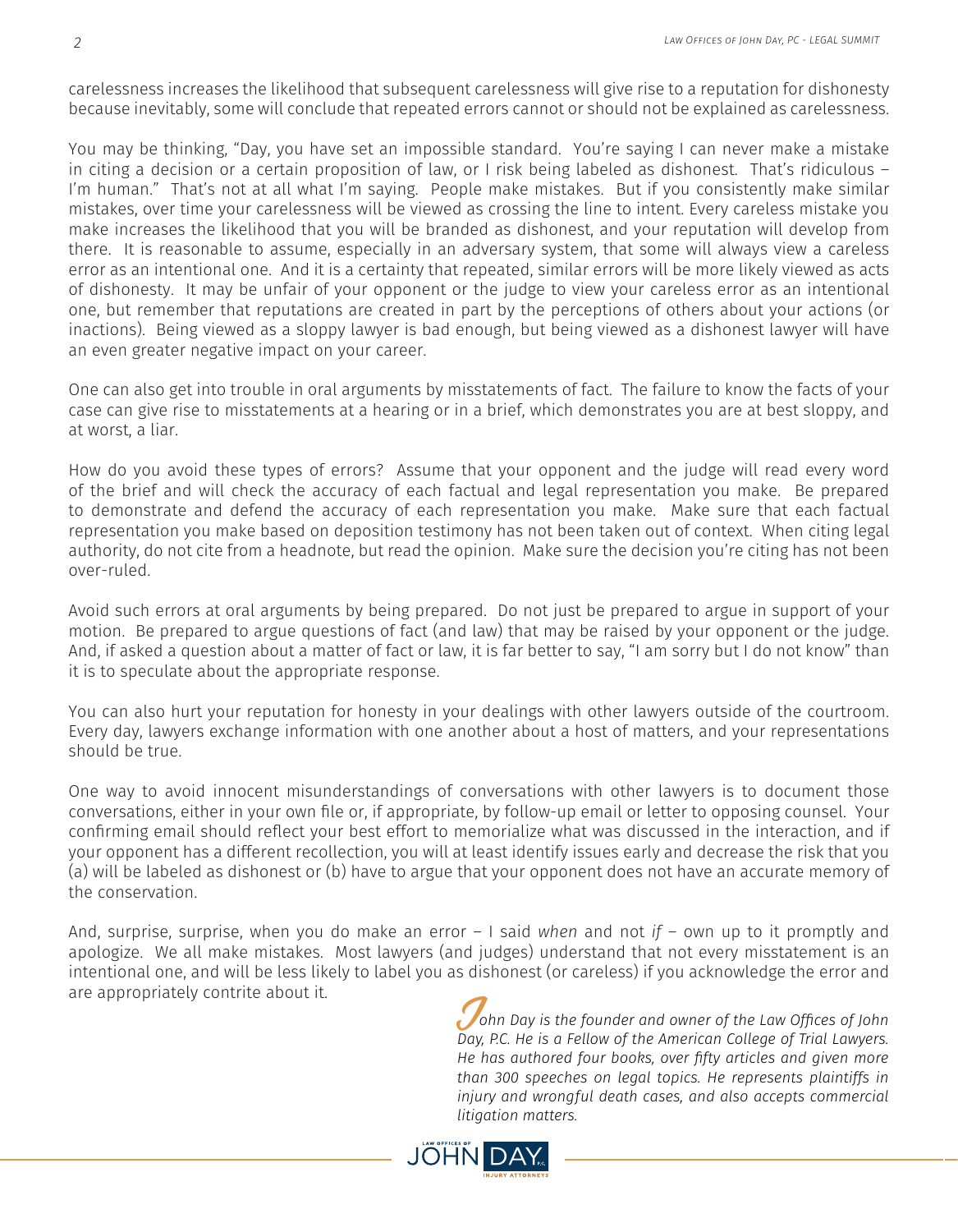## **KEEPING UP WITH ERRORS AT TRIAL**

ost lawyers in the midst of trial are not focused on the possibility of an appeal. Instead, lawyers are focused on the end result of the that trial, whether it is a monetary verdict for your client, or a contentious custody battle. However, in most cases, only one party wins that trial and the other party may decide to pursue an appeal. Much of my appellate experience comes from handling appeals in which I was not the attorney before the trial court. Inevitably, once I began reviewing the trial transcript or record, I determined that the trial had not played out identically to how it was described to me by either the referring trial level attorney or the client. This makes sense, your memory of an objection or the trial court's ruling may contain the slight tint of your feelings on that ruling or objection. So, how do you help yourself during the trial to prepare yourself for an appeal and in certain cases, the motion for new trial that must come first.

As recommended by John Day, dedicate one section of your trial notebook as an Error Section. This section is where you can write down a note when you believe the trial judge or your adverse counsel makes a reversible error. This section will assist you later in drafting that motion for new trial or preparing your brief.

What should the note in your Error Section contain? First, include the date and time. This is especially for lengthy trials where the trial transcript will be cumbersome. Of course, you should also include a note about the error itself. Was it evidence introduced in violation of a motion *in limine*?

This checklist can also make sure that you are appropriately preserving the issue of a possible reversible error for your appeal. For example, was there an evidentiary ruling that you believe was an abuse of discretion? Jotting this note down in your Error Section also hopefully reminds you or your co-counsel that an offer of proof may be needed (if the evidentiary ruling is one in which your evidence may have been improperly excluded).

Keeping a quick list of errors in a dedicated section of your trial notebook can also help you focus on the trial itself. Writing copious notes during the trial may shift your focus away from the actual events in the courtroom and can prove distracting to the judge or jury.

> L*iz Sitgreaves is a trial lawyer at the Law Offices of John Day, P.C., where she focuses on appellate work, personal injury law, wrongful death and tort litigation.*

"There is no doubt that if there were a super-Supreme Court, a substantial proportion of our reversals of state courts would also be reversed. We are not final because we are infallible, but we are infallible only because we are final."

> - Robert H. Jackson, *Brown v. Allen*, 344 U.S. 443, 540 (1953) (concurring).

Correction: The paragraph in "Of Note: Some Recent Statutory Changes" from our last newsletter should have read as follows:

2018 Public Chapter 965 as enacted with an effective date of May 15, 2018 states that an employer shall not require an employee or a prospective employee to execute or renew a non-disclosure agreement with respect to sexual harassment in the workplace as a condition of employment. (Note that the official certification of the final, official Tennessee Code has not been made available, though Westlaw currently cites to an unofficial classification of Tenn. Code Ann. 50-1-108).